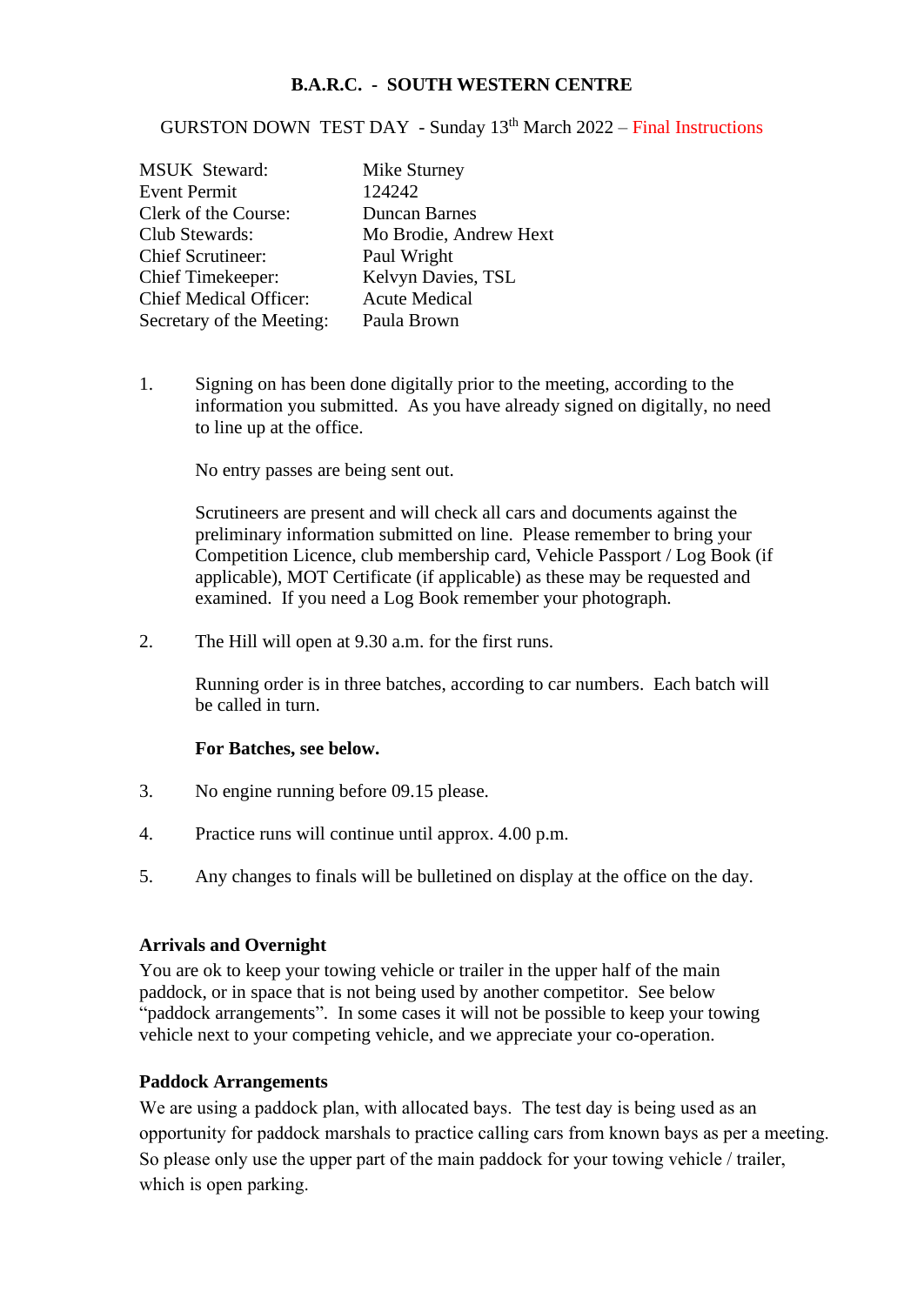Areas available for your towing vehicle are:

A16 and above

B8 and above

All of row C

D5 and above

F5 and above

G row (up the side of top farmyard)

| Car.           | <b>Driver</b>         | <b>Double</b>  | <b>Paddock</b>    |
|----------------|-----------------------|----------------|-------------------|
| No.            |                       | <b>Drivers</b> | <b>Allocation</b> |
| <b>BATCH 1</b> |                       |                |                   |
| 716            | <b>Richard Morton</b> | DD             | A2                |
| 17             | Dean Cubitt           |                | A3                |
| 20             | David Sothcott        |                | A <sub>5</sub>    |
| 21             | <b>Philip Gardner</b> |                | A <sub>6</sub>    |
| 22             | Piers Thynne          |                | A7                |
| 23             | David Nutland         |                | A8                |
| 30             | <b>Martin Ellis</b>   |                | A <sub>9</sub>    |
| 31             | Jason Crombleholme    |                | A8                |
| 32             | Pete Ramsden          |                | A11               |
| 33             | <b>Steve Sims</b>     |                | A12               |
| 34             | Daniel Clazey         |                | A13               |
| 35             | <b>Russell Davies</b> |                | A14               |
| 36             | <b>Tim Forster</b>    |                | A15               |
| 741            | Georgina Dean         | DD             | <b>B2</b>         |
| 750            | Victoria Laakkonen    | DD             | <b>B5</b>         |
| 760            | <b>Edward Jones</b>   | DD             | <b>B7</b>         |
| 907            | <b>Roland Hanbury</b> | DD             | H4                |
| 17 cars        |                       |                |                   |
|                |                       |                |                   |
| <b>BATCH 2</b> |                       |                |                   |
| 40             | <b>Philip James</b>   |                | <b>B1</b>         |
| 41             | James Dean            | DD             | <b>B2</b>         |
| 42             | <b>Richard Mullis</b> |                | B <sub>3</sub>    |
| 43             | SJ Cox                |                | <b>B4</b>         |
| 50             | Duncan Stewart        | DD             | <b>B5</b>         |
| 55             | <b>Ben Rolls</b>      |                | <b>B6</b>         |
| 60             | Martin Jones          | DD             | <b>B7</b>         |
| 65             | Mark Walker           |                | E1                |
| 66             | <b>Stephen Moore</b>  |                | B8                |
| 70             | <b>Nigel Holt</b>     |                | B9                |
| 71             | <b>Steve Holland</b>  |                | <b>B10</b>        |
| 80             | Jago Keen             |                | D <sub>1</sub>    |
| 81             | Les Buck              |                | D <sub>2</sub>    |
| 82             | Michael Broome        |                | D <sub>3</sub>    |
| 85             | <b>Stuart Lugger</b>  |                | D4                |